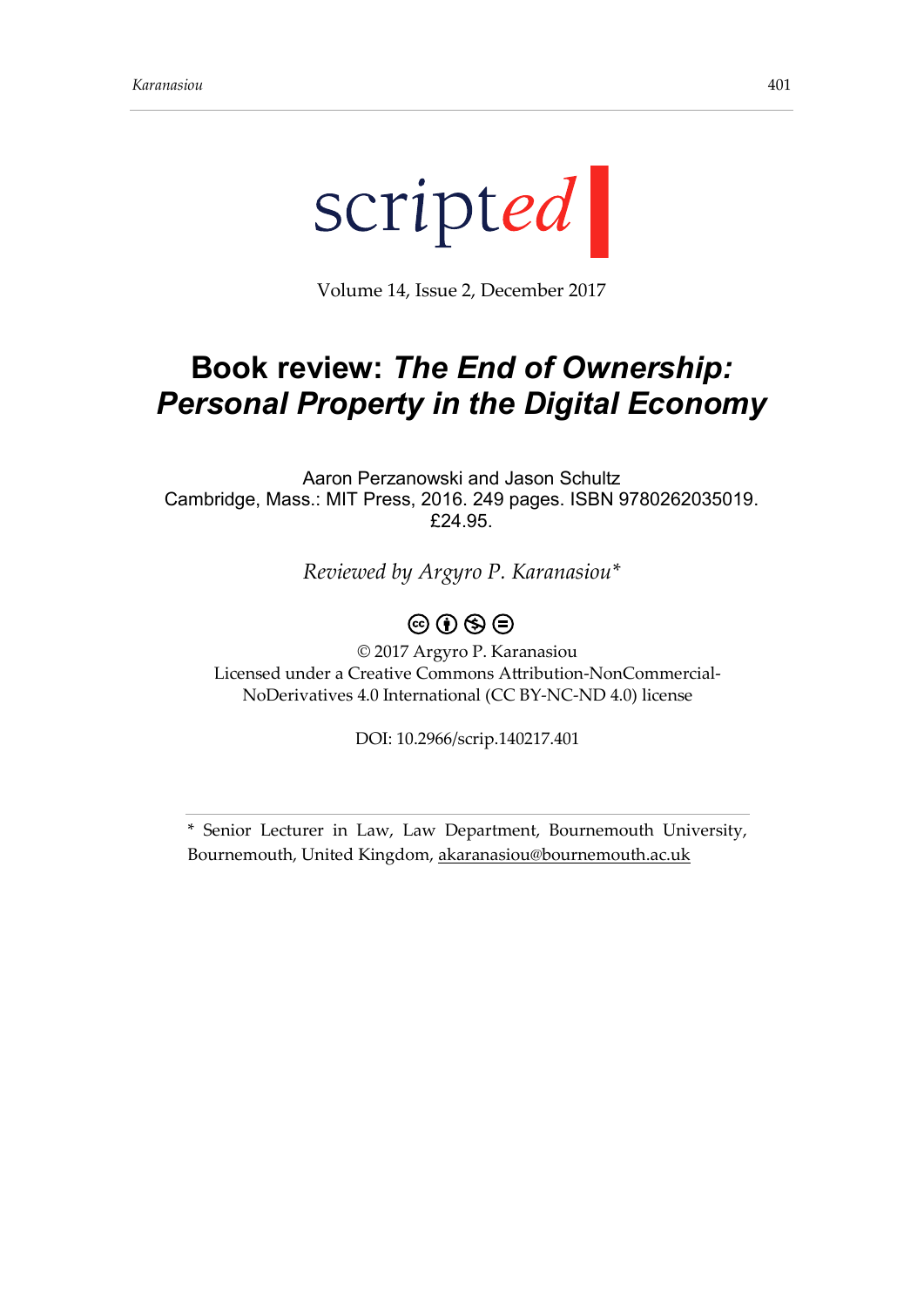…where a man has purchased an article he expects to have control of it, and there must be some clear and explicit agreement to the contrary to justify the vendor in saying that he has not given the purchaser his license to sell the article or to use it wherever he pleases as against himself. (Betts v Willmott, 1871, 6 LR Ch App 239, 245)

Lord Hatherley's L.C. ruling in the leading case of *Betts v Willmott*, although dating back to 1871, appears to be at the heart of the argument explored in this book, co-authored by Aaron Perzanowski, Professor of Law at Case Western Reserve University, and Jason Schultz, Professor of Clinical Law at New York University (NYU) School of Law and Director of NYU's Technology Law and Policy Clinic. The book appears to be an elaboration of the authors' earlier works, mainly on digital exhaustion.<sup>1</sup> As such, it provides a theoretical exploration that revolves around the exhaustion principle<sup>2</sup> and the potential it holds to maintain "property as a smart policy" in the digital economy  $(p. 33)$ . It is not until the final chapter, however, that another underlying key theme is further revealed: the "end of ownership" and the shift towards a licence-driven regime within the context of the "shared economy" business model. This is indeed a timely and accurate observation that succinctly summarises the challenges posed for a property based system: you might no longer own a car or a house, but you are able to only use this on a "pay-as you go" basis, through your subscription with Uber or AirBnB.

<sup>&</sup>lt;sup>1</sup> Aaron Perzanowski and Jason Schultz, "Copyright Exhaustion and the Personal Use Dilemma" (2012) 96 *Minnesota Law Review* 2067-2143; Aaron Perzanowski and Jason Schultz, "Reconciling Intellectual and Personal Property" (2015) 90 *Notre Dame Law Review* 1211-1264; Aaron Perzanowski and Jason Schultz, "Digital Exhaustion" (2011) 58 *UCLA Law Review* 889- 946.

<sup>&</sup>lt;sup>2</sup> The exhaustion doctrine is an accepted limitation to intellectual property rights, namely once a given product has been sold under the authorisation of the IP owner, the owner can no longer control the distribution or resale of the product. The owner's IP rights are said to be "exhausted".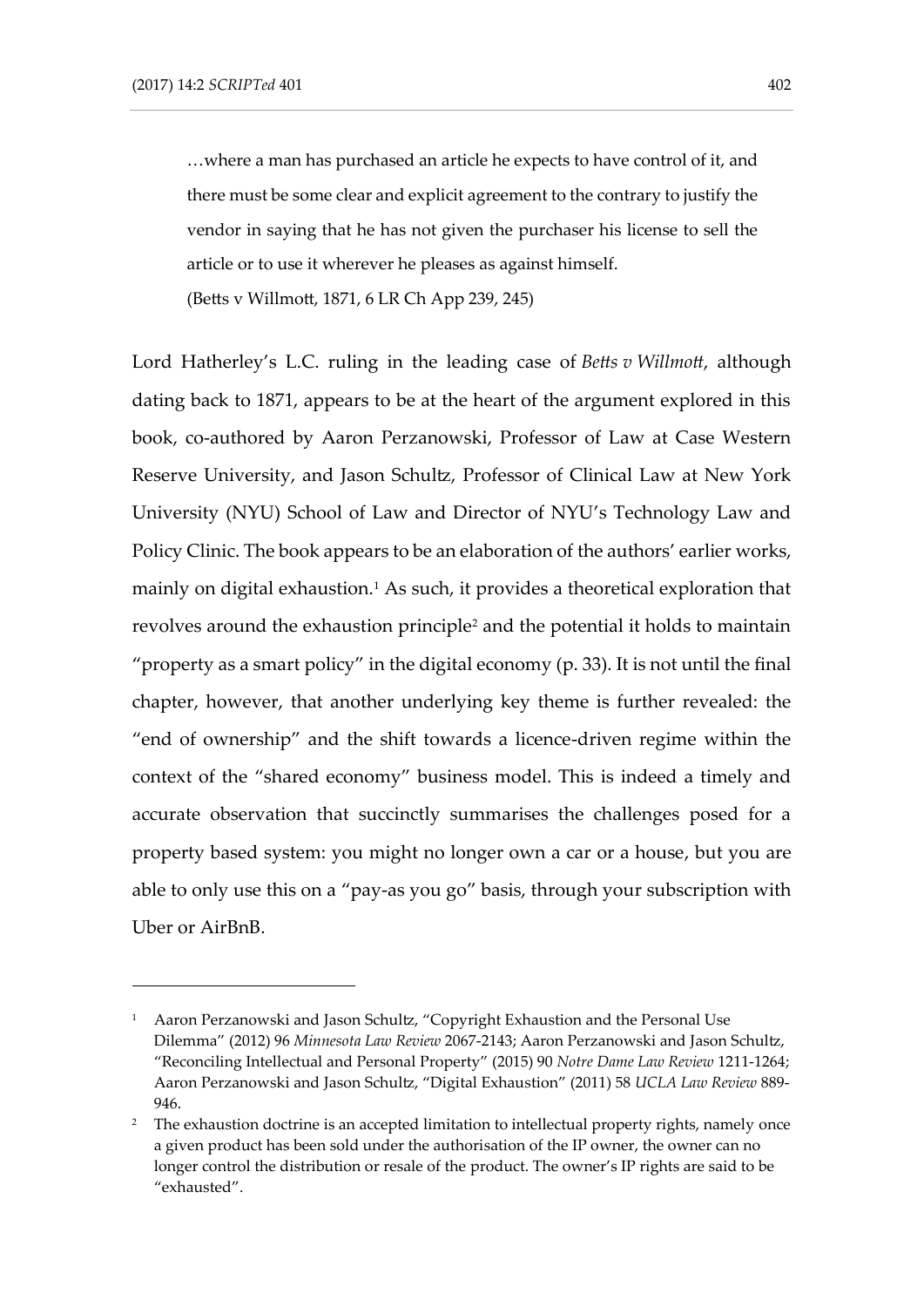This book can be divided in three major parts. First, Chapters 1, 2 and 3 are intended to set the scene for the reader and explain the narrower scope of property in the digital economy. In the remainder of the book, the authors do a great job at explaining the legal (Chapters 4, 5, 6 and 9) and technological limitations (Chapters 7 and 8) that are imposed on the idea of "digital ownership", which leads to the third part (Chapter 10), namely the concluding remarks and a few suggestions towards reinstating the notion of "property" in the digital era. In what follows, I highlight specific parts of the book that demonstrate both rigour and weakness in argument.

Chapter 2 introduces the reader to the main concepts that underpin the core argument put forth here: property, as a key theme that can support the consumer's expectations in the digital economy while retaining the ability to internalise externalities. <sup>3</sup> The property rhetoric followed here is not an absolutist one, although there are still certain risks lurking that are not fully addressed, such as the incentives and access trade-off as a booster for digital economy. 4

Chapters 4 and 5 draw heavily from a paper by Perzanowski and Hoofnagle, $5$  which provides empirical evidence and seeks to understand how  $$ if at all – a consumer's preferences are shaped by the limited information she receives; contrary to her experience under the traditional "ownership status" from past (offline) purchases, what follows an online purchase is a restricted ("contingent") access to digital goods/services. Chapter 5 in particular maintains a strong focus on how deceptive means can redefine the concept of "property"

<sup>3</sup> Harold Demsetz, "Toward a Theory of Property Rights" (1967) 57(2) *The American Economic Review* 347-359.

<sup>4</sup> Mark Lemley, "Property, Intellectual Property, and Free Riding" (2004) 83 *Texas Law Review*  1031-1075; Julie Cohen, "Copyright and the Perfect Curve" (2000) 53 *Vanderbilt Law Review* 1799-1819, pp. 1801–03.

<sup>&</sup>lt;sup>5</sup> Aaron Perzanowski and Chris Jay Hoofnagle, "What We Buy When We 'Buy Now'" (2017) 165(2) *University of Pennsylvania Law Review* 315-378.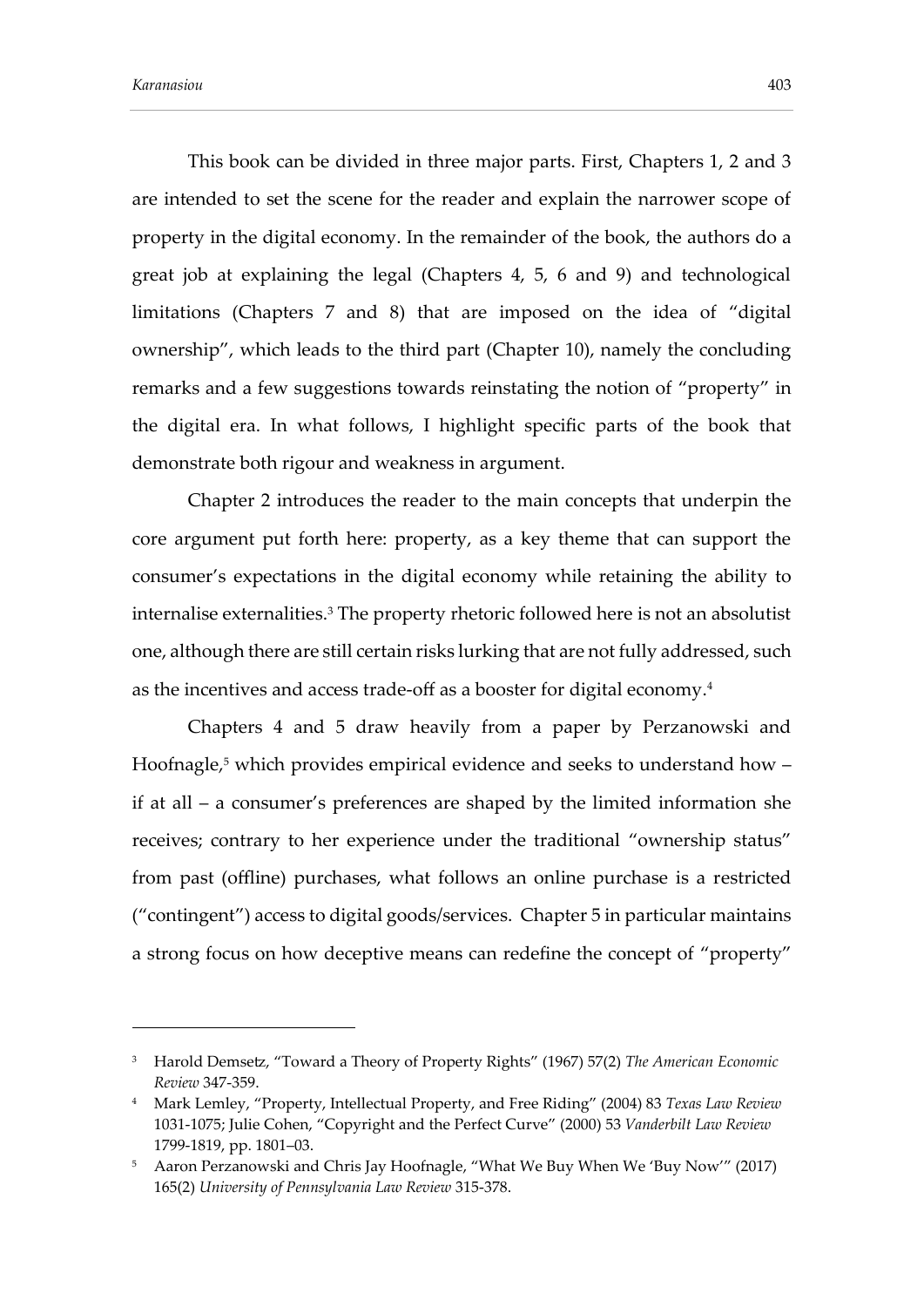inasmuch e.g. vague End User License Agreements (EULAs) are capable of misinforming the average consumer and shape expectations accordingly. The empirical data provided in the study "MediaShop" gives an accurate account of the consumer's understanding of the basic legal entitlements transferred through a transaction and is reminiscent of similar marketing studies using computersimulated environments to explain consumer behaviour. <sup>6</sup> While this is a valuable tool in configuring means of preventing consumer deception, Chapter 5 concludes with a rather ambiguous note, adding that "even highly sophisticated and informed digital media shoppers, cannot avoid the constraints that law, license and technology impose" (p. 101).

The latter proposition is at large a summary of the authors' suggestions towards reinforcing consumer's choice with regards to a widened scope of "property" in the digital economy (pp. 173-191): limitation of contractual and machine-code restrictions, a broader definition of the exhaustion principle in copyright and patent law, as well as embracing decentralised architectures employed in cryptocurrencies. The latter is seen as a way to reinstate trust in transactions and support a sustainable environment for digital single property. Ultimately, the authors argue that the sharing economy model lacks the clarity, certainty and public values that a property-based system can offer. This assertion, however, is not further supported with references to political economy and as such remains fairly open-ended.

There are certainly parts of this book that provide some interesting arguments and do succeed in highlighting well what is at risk when the consumer is willing to trade off ownership for access. One such example is the references to the Internet of Things (IoT) (Chapter 8), which informs nicely the

<sup>6</sup> See e.g. Marios Koufaris, "Applying the Technology Acceptance Model and Flow Theory to Online Consumer Behavior" (2002) 13(2) *Information Systems Research* 205-223.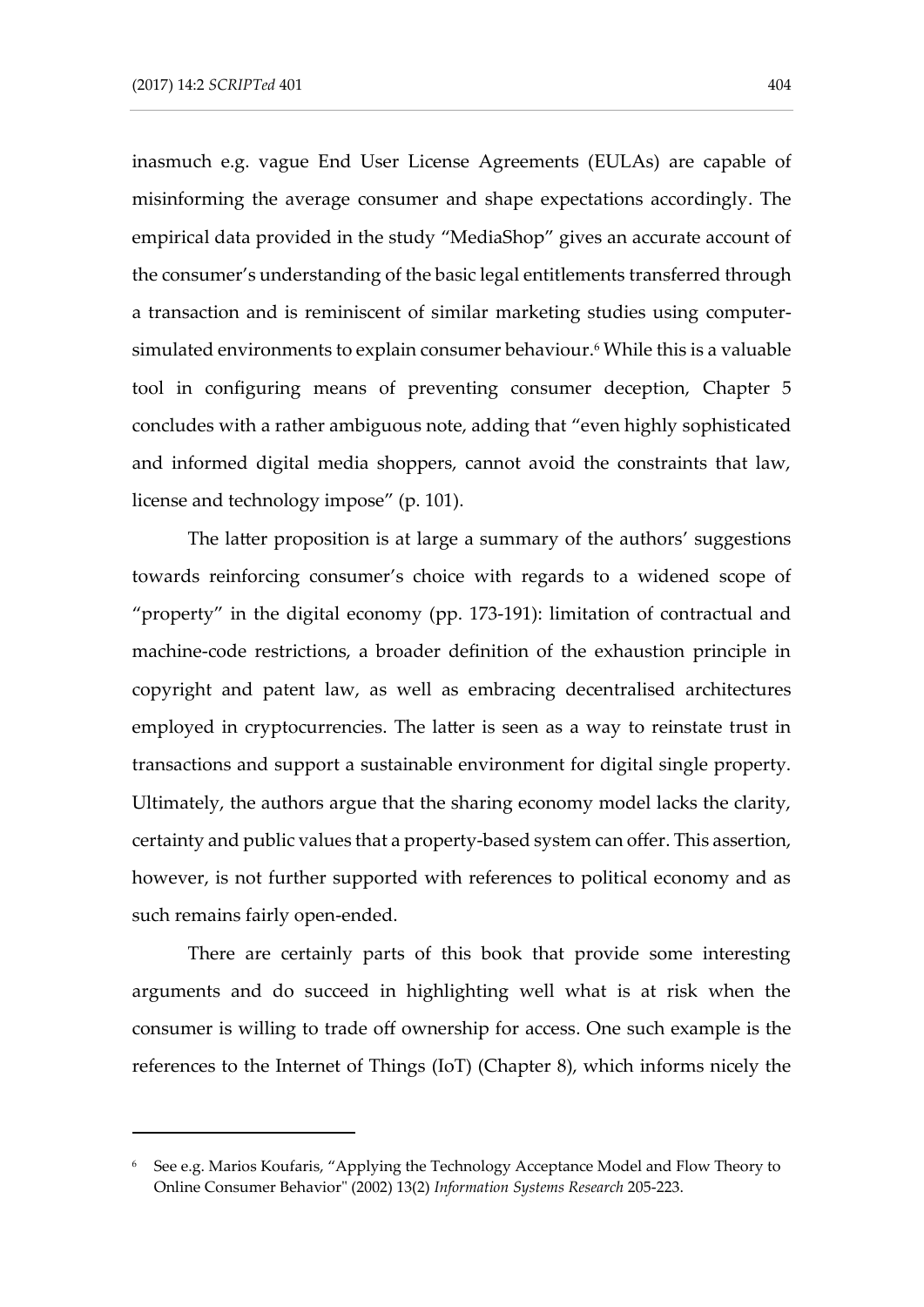concluding part of this book and provides the reader with scenarios that demonstrate the limitations in the consumer's use of purchased goods and services:

Imagine your reasonably-hip crossover vehicle alerting you after your third after-school, stop, "I'm sorry; you 've reached your limit of daily passenger drop-offs. Would you like to upgrade your vehicle plan to CarPoorPro?" As if that weren't indignity enough your carmaker's pricing algorithm – relying on information it has gathered about property values in your neighbourhood, your driving patterns, and your in-car search history – predicts exactly how much you are willing to pay for the privilege of dropping off that last cranky first grader. This is exactly the goal of the price and geographic discrimination tactics we have discussed throughout the book – to divide our lives into individual transactions and charge as much as we are willing to pay for each one. (p. 172).

This is indeed an accurate observation that summarises well how smart devices employing opaque algorithms are able to utilise all user-related data to downgrade the consumer's bargaining position in negotiating for rights transferred through a purchase. At the same time, although the authors condemn a mostly compartmentalised understanding of ownership, they do not look further into the depreciation of the property's value (frequently referred to as the "moral hazard" issue in economics), which is most certainly affecting property rights in turn. <sup>7</sup> Also, in building a US-focused argument, the authors do not benefit from the lessons the EU jurisprudence might have to teach. Take, for example, Chapter 9, which could be further explored in the light of the ECJ ruling

<sup>7</sup> Arun Sundararajan, The Sharing Economy: The End of Employment and the Rise of Crowd-Based Capitalism (Cambridge, Mass.: MIT Press, 2016).